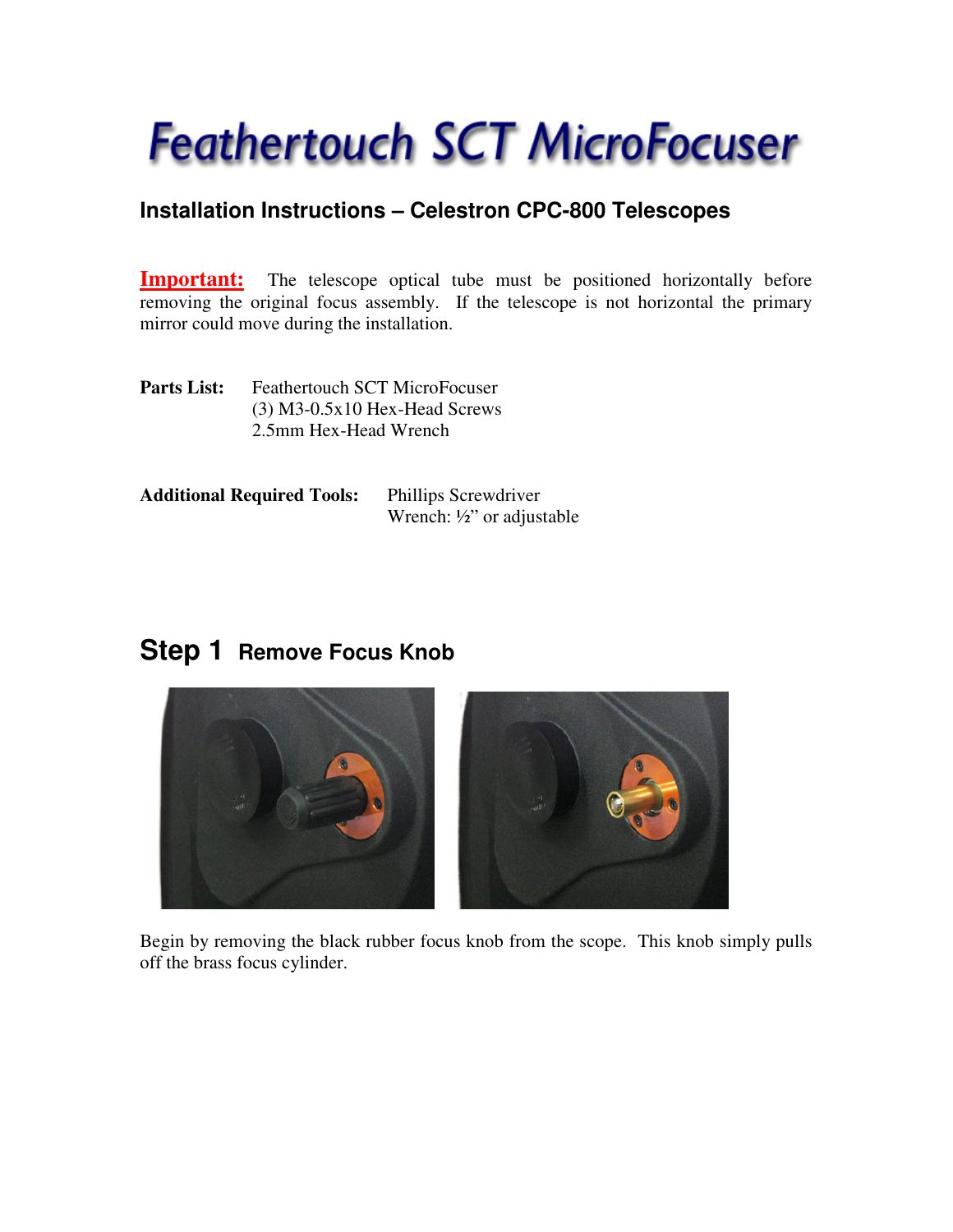# **Step 2 Remove Focus Assembly Cover**



There are 3 small Phillips-head screws which hold the orange focus assembly cover in place. Remove these screws and take off the flat cover plate, exposing the inside of the focus assembly.

## **Step 3 Move Mirror Back to Expose C-Clip or Screw**



Rotate the brass portion of the focus assembly *clockwise*. This will bring the mirror back and expose the threaded portion of the focus shaft. At the tip of this threaded bolt will be either a small C-clip or a Philips-head screw and washer which will be removed in the next step.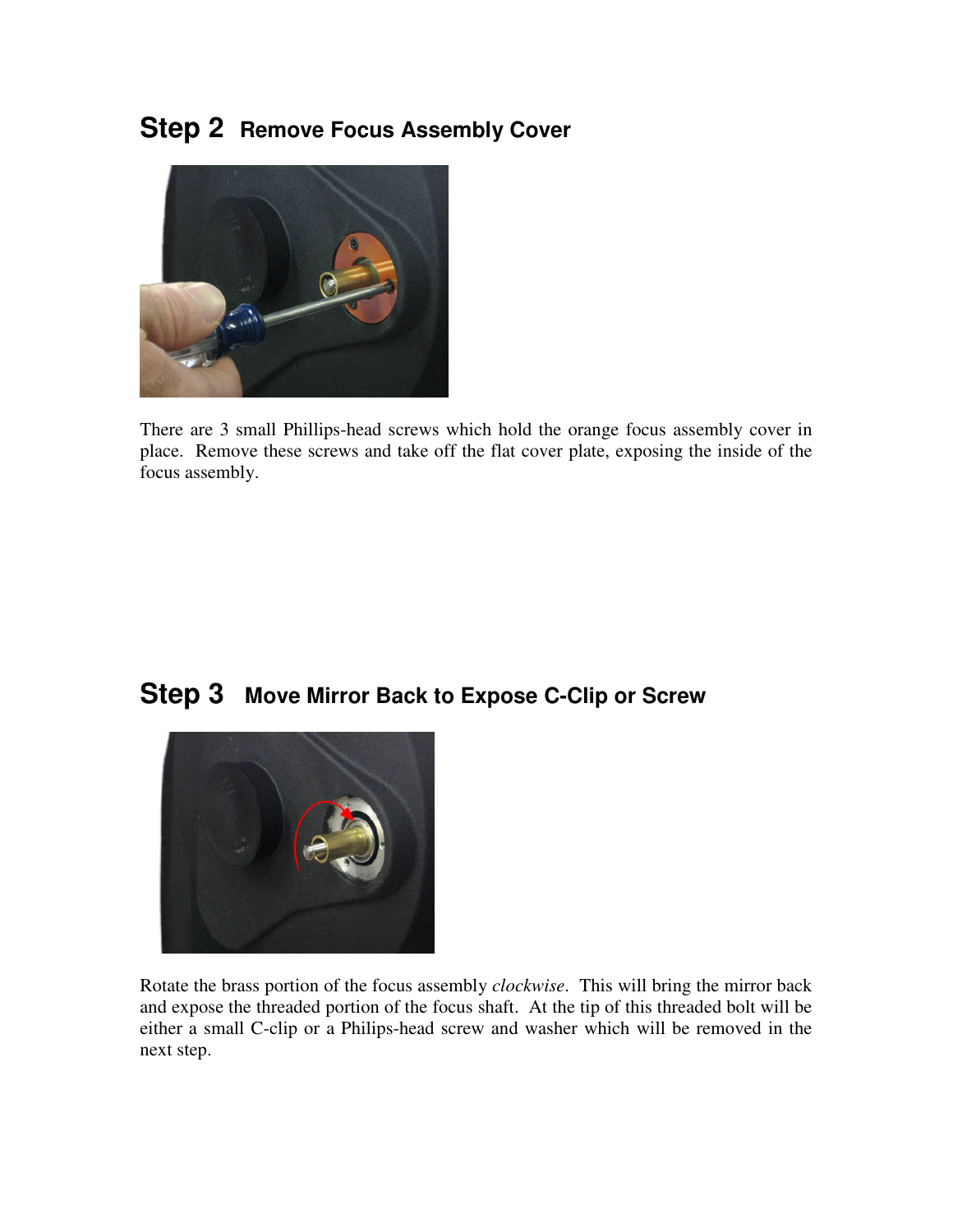# **Step 4 Remove C-Clip or Screw**



The C-clip at the end of the focus shaft must be removed to install the SCT Micro-Focuser. The clip should be removable by hand, but you may use needle-nose pliers or a similar tool if necessary. Be careful not to scar the threads of the focus shaft as the SCT MicroFocuser must be threaded on in a later step. If your telescope has a screw and washer, simply remove these with a screwdriver. Keep these parts handy; they will be reinstalled later.



#### **Step 5 Remove Focus Bearing Assembly**

Rotate the brass portion of the focus shaft *counterclockwise*. This will unthread the brass cylinder and bearing assembly from the threaded rod. Remove these parts entirely (you will have to turn the brass shaft quite a few times to remove it).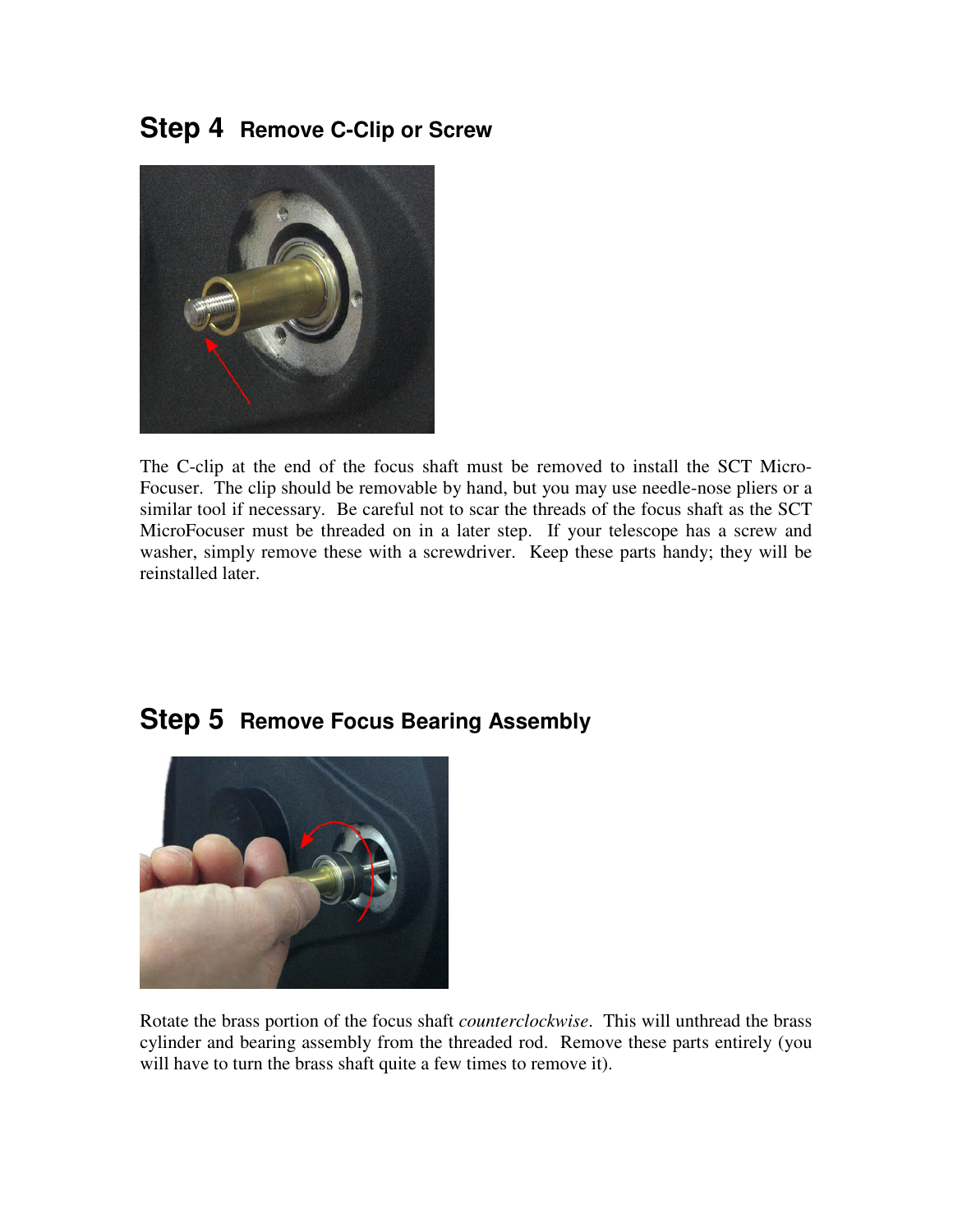## **Step 6 Remove Brass Stop from MicroFocuser**



Unthread the brass stop from the end of the MicroFocuser. This stop prevents the telescope mirror from falling off the baffle tube inside the telescope. Thread the stop onto the focus shaft of the telescope. Be sure to thread the stop on far enough that the end of the threaded rod is exposed.

## **Step 7 Reattach C-Clip or Screw**



Snap the C-clip back onto the end of the threaded rod or thread the screw back in. Note that the C-clip fits into a small groove about 3 threads in from the very tip of the threaded rod. If your scope has a washer and screw, put these back in place on the focus shaft.